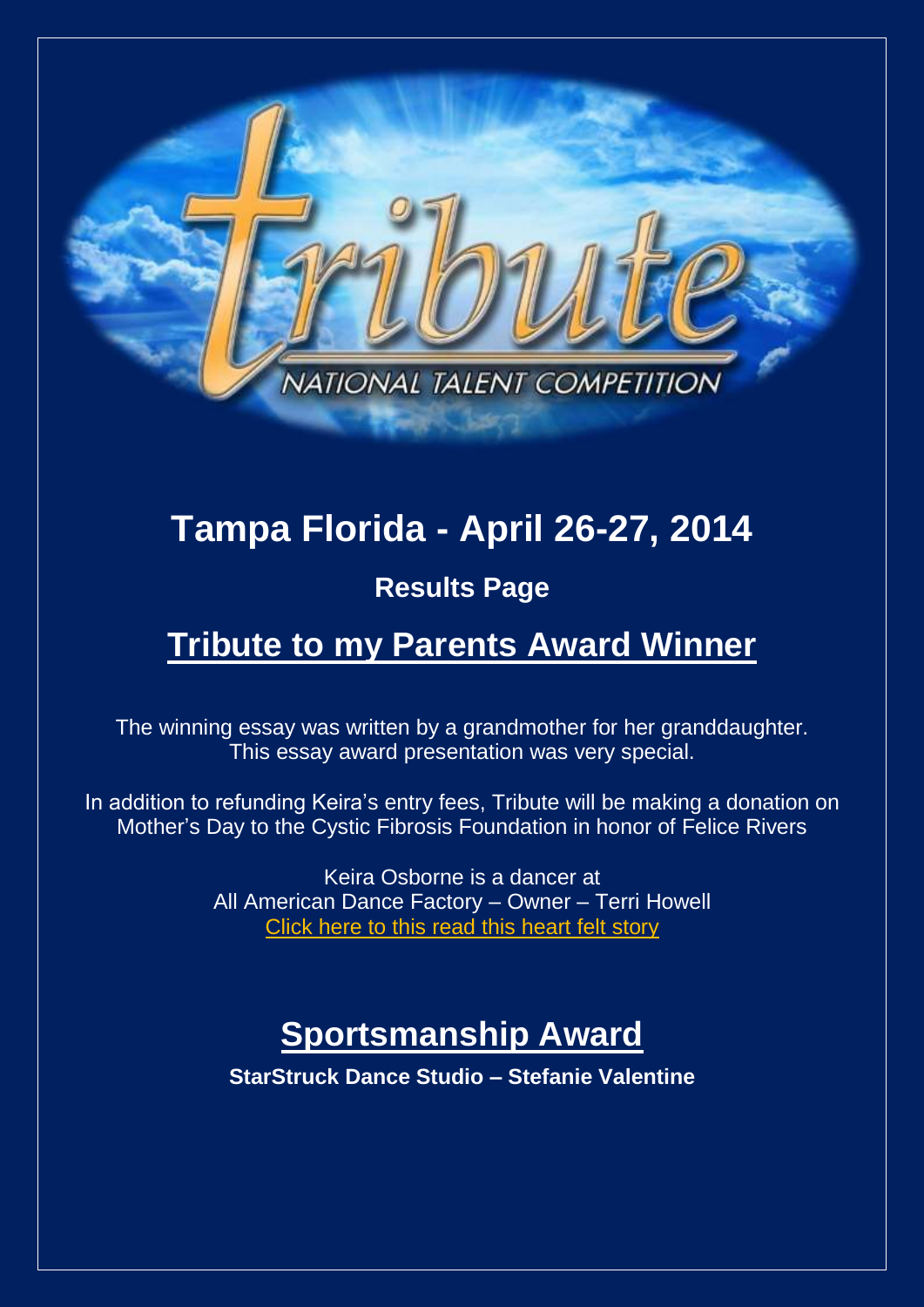## **Saturday, April 26, 2014**

## **Petite Solo Honor Level**

**1st Place - Sunny Benziger - Lyrical - East Coast Performing Arts 2nd Place - Miranda Christian - Jazz - East Coast Performing Arts 3rd Place - Baye Borisoff - Open - StarStruck Dance Studio 4th Place - Katie Purcell - Tap - Suncoast School of the Arts 5th Place - Kyra Poiley - Tap - Rolann's School Of The Dance Petite Solo Supreme Level 1st Place - Myah Haberstro - Open - East Coast Performing Arts**

**2nd Place - Sierra Mayer - Lyrical - East Coast Performing Arts 3rd Place - Janel Clerk - Open - East Coast Performing Arts 4th Place - Emma Fratus - Lyrical - East Coast Performing Arts 5th Place - Leilani Pleitez - Lyrical - East Coast Performing Arts**

## **Honor Level Special Awards**

**Miss Tribute 2nd Runner Up (Petite) Baye Borisoff - StarStruck Dance Studio Miss Tribute 1st Runner Up (Petite) Sunny Benziger - East Coast Performing Arts Miss Tribute Winner (Petite) Miranda Christian - East Coast Performing Arts Costume 2nd Runner Up (Petite) Baye Borisoff - StarStruck Dance Studio Costume 1st Runner Up (Petite) Sunny Benziger - East Coast Performing Arts Costume Winner (Petite) Kyra Poiley - Rolann's School Of The Dance Supreme Level Special Awards Miss Tribute 2nd Runner Up (Petite) Sierra Mayer - East Coast Performing Arts Miss Tribute 1st Runner Up (Petite) Emma Fratus - East Coast Performing Arts Miss Tribute Winner (Petite) Myah Haberstro - East Coast Performing Arts Costume 2nd Runner Up (Petite) Emma Fratus - East Coast Performing Arts**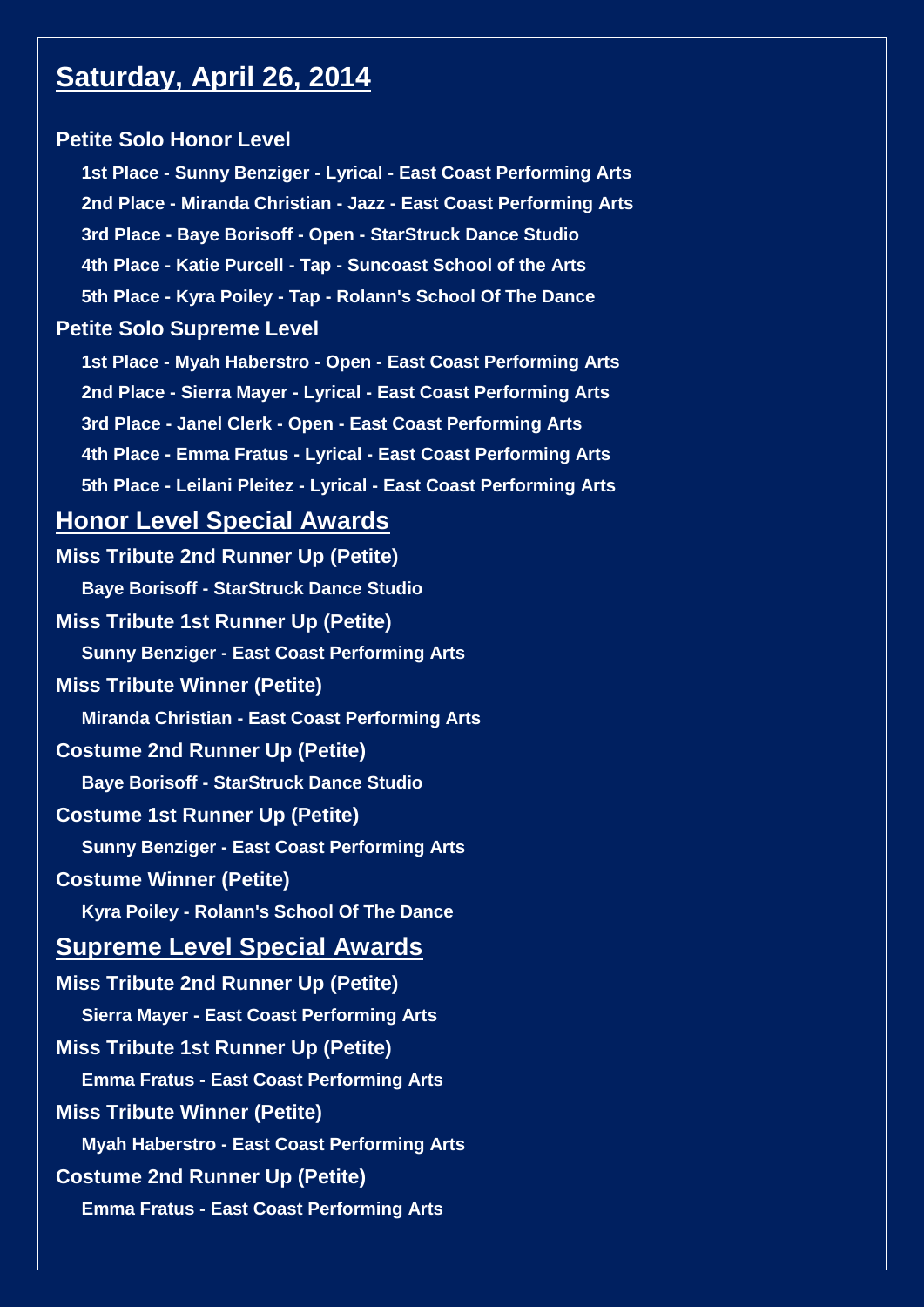#### **Costume 1st Runner Up (Petite)**

**Sierra Mayer - East Coast Performing Arts**

#### **Costume Winner (Petite)**

**Janel Clerk - East Coast Performing Arts**

#### **Junior Solo Honor Level**

**1st Place - Alex Nash - Contemporary - East Coast Performing Arts 2nd Place - Ariani Pineda - Musical Theater - East Coast Performing Arts 3rd Place - Victoria Salimbene - Musical Theater - East Coast Performing Arts 4th Place - Keira Osborne - Jazz - All American Dance Factory 5th Place - Carly Cropsey - Jazz - StarStruck Dance Studio 6th Place - Julia Carr - Jazz - StarStruck Dance Studio 7th Place - Anna Wesley - Ballet - Rolann's School Of The Dance**

#### **Junior Solo Supreme Level**

**1st Place - Reina Stamm - Jazz - All American Dance Factory 2nd Place - Jayden Zimmerman - Jazz - All American Dance Factory 3rd Place - Anna Bermudez - Contemporary - All American Dance Factory 4th Place - Ariana Brush - Musical Theater - East Coast Performing Arts 5th Place - Sara Andrews - Contemporary - All American Dance Factory 6th Place - Hailey Mills - Contemporary - All American Dance Factory 7th Place - Kendall Martinez - Musical Theater - East Coast Performing Arts 8th Place - Alyssa Capella - Jazz - All American Dance Factory 9th Place - Gabby Garcia - Lyrical - East Coast Performing Arts 10th Place - Brenna Kruid - Musical Theater - East Coast Performing Arts**

## **Honor Level Special Awards**

**Mr. Tribute Winner (Junior) Alex Nash - East Coast Performing Arts Miss Tribute 2nd Runner Up (Junior) Keira Osborne - All American Dance Factory Miss Tribute 1st Runner Up (Junior) Ariani Pineda - East Coast Performing Arts Miss Tribute Winner (Junior) Victoria Salimbene - East Coast Performing Arts Costume 2nd Runner Up (Junior) Victoria Salimbene - East Coast Performing Arts Costume 1st Runner Up (Junior) Keira Osborne - All American Dance Factory**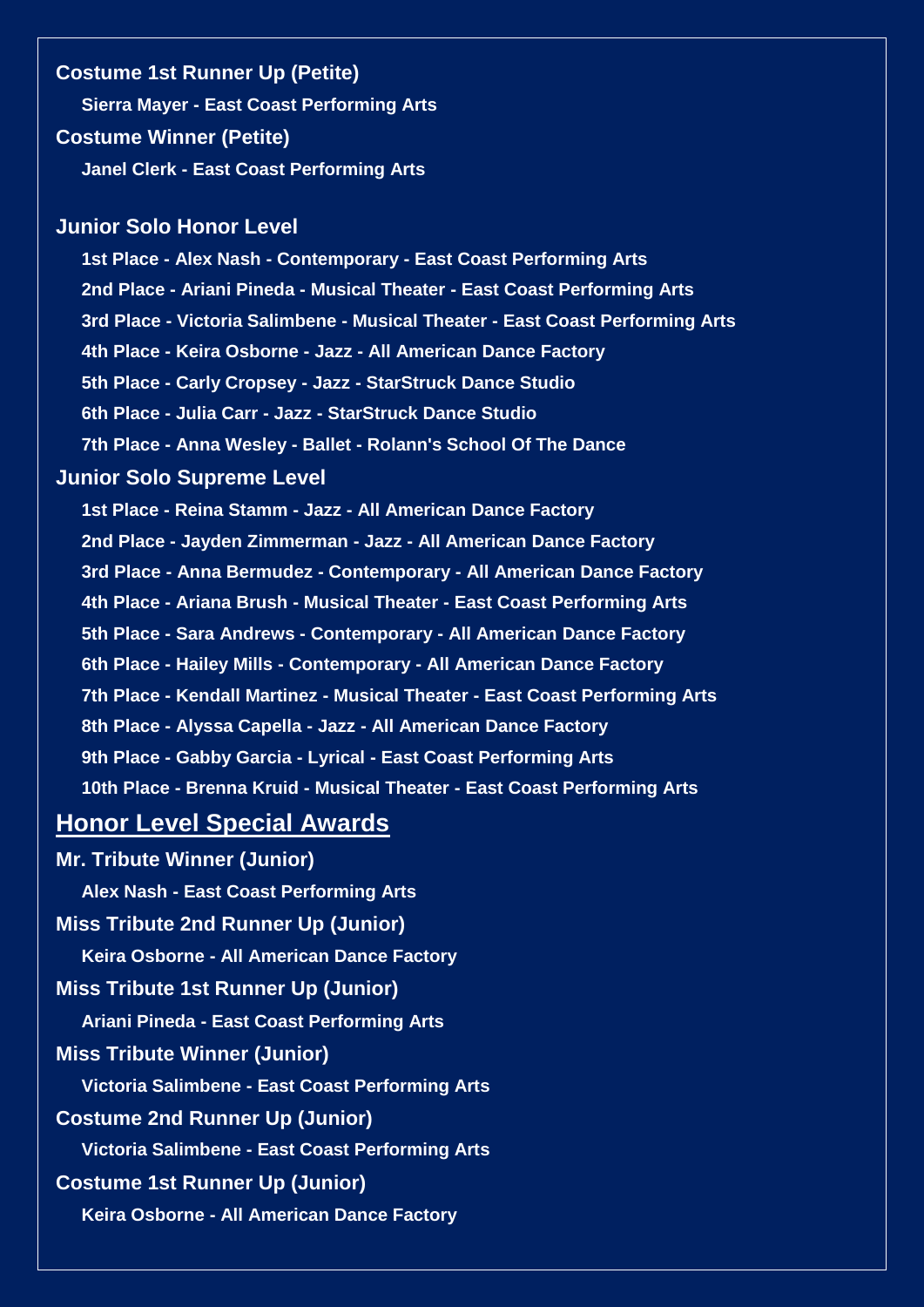**Costume Winner (Junior) Carly Cropsey - StarStruck Dance Studio Supreme Level Special Awards Mr. Tribute 1st Runner Up (Junior) Danny Stuart - StarStruck Dance Studio Mr. Tribute Winner (Junior) Christian Bottger - StarStruck Dance Studio Miss Tribute 2nd Runner Up (Junior) Ariana Brush - East Coast Performing Arts Miss Tribute 1st Runner Up (Junior) Kendall Martinez - East Coast Performing Arts Miss Tribute Winner (Junior) Anna Bermudez - All American Dance Factory Costume 2nd Runner Up (Junior) Madisyn Pedersen - East Coast Performing Arts Costume 1st Runner Up (Junior) Brenna Kruid - East Coast Performing Arts Costume Winner (Junior) Isabella Weaver - East Coast Performing Arts**

## **Sunday, April 27, 2014**

**Petite Duet/Trios Honor Level 1st Place - SASSY - Jazz - All American Dance Factory** Annalicia Ortega, Kobi Skye Padgett **2nd Place - GIFT OF A FRIEND - Lyrical - East Coast Performing Arts** Angelynn Oyola, Isabella Holly **3rd Place - SHAKE A TAIL FEATHER - Jazz - All American Dance Factory** Brooke Taken, Francesca Prida **4th Place - AIN'T WHAT YOU DO - Tap - Rolann's School Of The Dance** Kyra Poiley, Sierra Jobman **5th Place - NEW GIRL IN TOWN - Musical Theater - StarStruck Dance Studio** Isabelle Turner, Kylie Sutherland **6th Place - I LOVE IT - Jazz - StarStruck Dance Studio** Ella Kunish, Sara Tulinski **7th Place - I CAN DO BETTER - Jazz - StarStruck Dance Studio** Hailey Barthel, Madison DeOrsey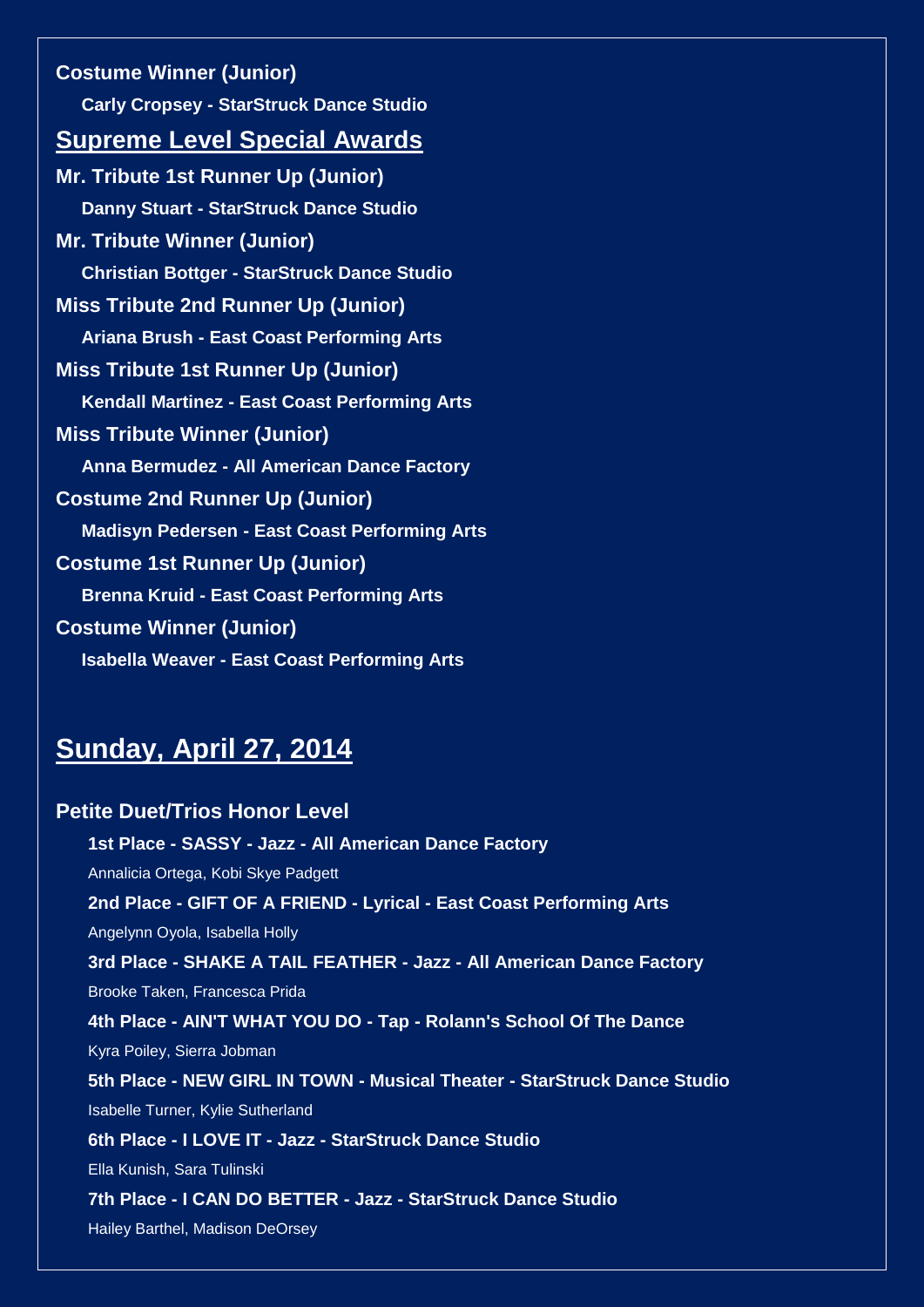## **Petite Duet/Trios Supreme Level**

### **1st Place - SONGBIRD - Lyrical - East Coast Performing Arts**

Janel Clerk, Miranda Christian

#### **2nd Place - BURN BRIGHT - Lyrical - East Coast Performing Arts**

Melina Torres, Myah Haberstro

### **3rd Place - CALL ME A PRINCESS - Musical Theater - East Coast Performing Arts**

Emma Fratus, Madisyn Pedersen, Sierra Mayer

## **Petite Small Group/Small Group Extended Honor Level**

### **1st Place - POWER OF A DREAM - Lyrical - East Coast Performing Arts**

Angelynn Oyola, Ava David, Isabella Holly, Janel Clerk, Miranda Christian, Sabrina Rhoads, Sunny Benziger

#### **2nd Place - OYE - Jazz - All American Dance Factory**

Anna Adcock, Annalicia Ortega, Brooke Taken, Emma Sobel, Francesca Prida, Kobi Skye Padgett, Niki Papageorgiou

#### **3rd Place - LITTE GIRLS - Tap - Rolann's School Of The Dance**

Anderson Rees, Belen Infante, Gracie Field, Kyra Poiley, Riley Grimm

#### **4th Place - SHAKE SEÑORA - Jazz - StarStruck Dance Studio**

Abby Stuart, Emory Sutherland, Hannah Charles, Lainie Kunish, Lauren Kurek, Nora Kate Turner, Rylan Beam

### **Petite Small Group/Small Group Extended Supreme Level**

#### **1st Place - HERO - Lyrical - East Coast Performing Arts**

Ariani Pineda, Emma Fratus, Kendall Martinez, Leilani Pleitez, Madisyn Pedersen, Melina Torres, Myah Haberstro, Sierra Mayer, Victoria Salimbene

#### **2nd Place - HEAT WAVE - Musical Theater - East Coast Performing Arts**

Emma Fratus, Haley Ruot, Janel Clerk, Kendall Martinez, Madisyn Pedersen, Malya Torres, Miranda Christian, Sierra Mayer, Victoria Salimbene

#### **3rd Place - BOOTS - Jazz - StarStruck Dance Studio**

Ariana Warner, Ella Kunish, Emma Morgan, Kylie Sutherland, Lindsey Keim, Madison DeOrsey, Sara Tulinski, Sarah Kurek

## **Honor Level Special Awards**

#### **The Judges Choice Award (Petite)**

**Lyrical Small Group - POWER OF A DREAM - East Coast Performing Arts - Kelsie Morris**

#### **Choreography Award (Petite)**

**Lyrical Small Group - POWER OF A DREAM - East Coast Performing Arts - Kelsie Morris**

## **Supreme Level Special Awards**

#### **Choreography Award (Petite)**

**Lyrical Small Group - HERO - East Coast Performing Arts - Cara Appleby Lundquist**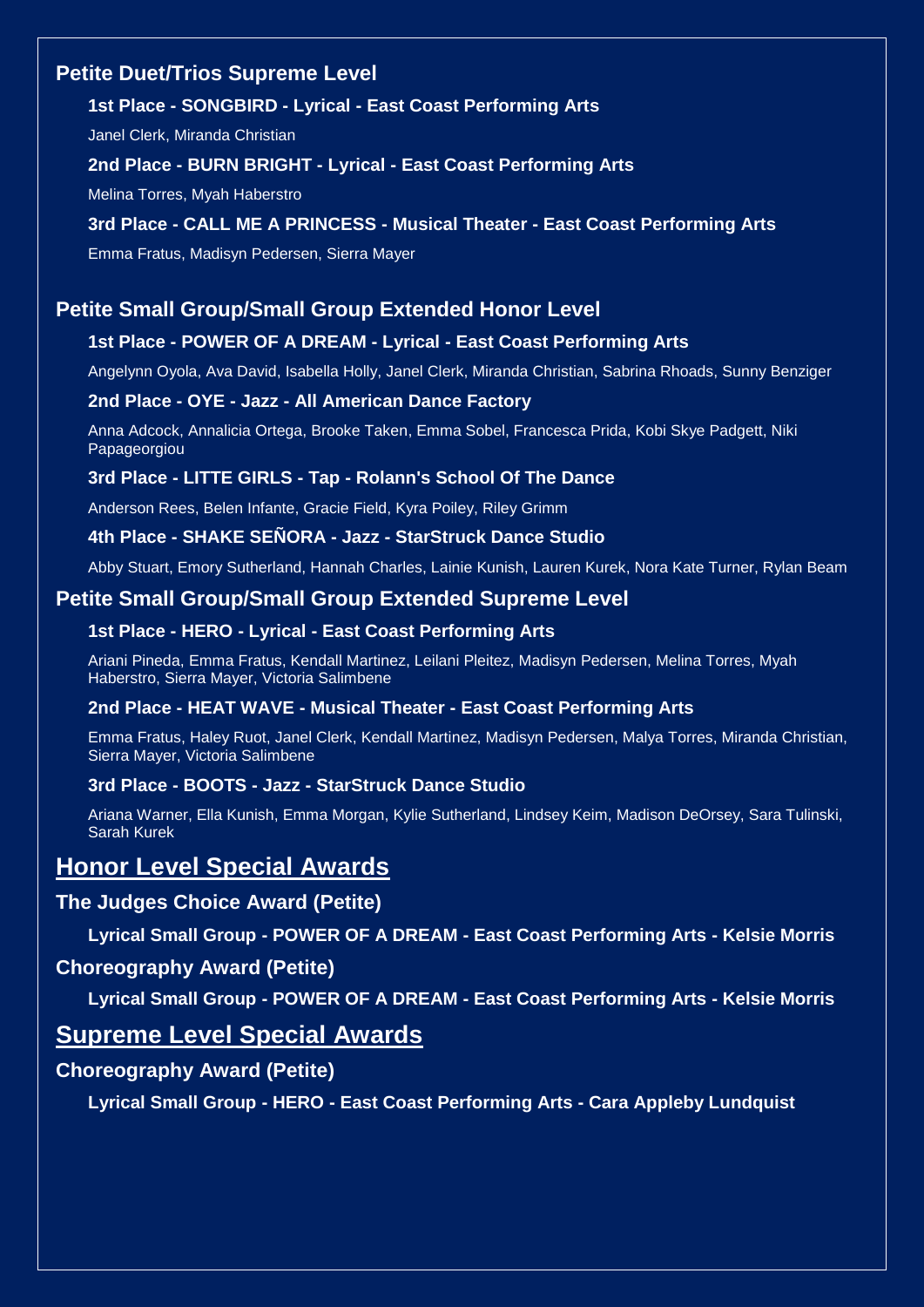## **Petite Large Group/Large Group Extended Honor Level**

## **1st Place - REVOLTING CHILDREN - Musical Theater - All American Dance Factory**

Alexis Taken, Anna Adcock, Annalicia Ortega, Brooke Taken, Claire Delgado, Emma Sobel, Francesca Prida, Gracyn Custin, Kobi Skye Padgett, Megan Cowan, Niki Papageorgiou, Zoe Papageorgiou

#### **2nd Place - HOLY - Lyrical - East Coast Performing Arts**

Alyssa Stewart , Angelynn Oyola, Candace Rogers, Isabella Holly, Jesslyn Golding, Katy King, Madeline Morgan, Madison Lee, Malya Torres, Rachel Edmands, Sabrina Rhoads

## **Petite Large Group/Large Group Extended Supreme Level**

#### **1st Place - IT'S MY PARTY - Jazz - East Coast Performing Arts**

Alyssa Stewart , Angelynn Oyola, Ariani Pineda, Candace Rogers, Emma Fratus, Haley Ruot, Janel Clerk, Leilani Pleitez, Madelyn Emmons, Madison Lee, Madisyn Pedersen, Melina Torres, Miranda Christian, Myah Haberstro, Sierra Mayer, Victoria Salimbene

#### **2nd Place - BRIDGE OVER TROUBLED WATER - Lyrical - StarStruck Dance Studio**

Ariana Warner, Baye Borisoff, Christian Bottger, Danny Stuart, Ella Kunish, Emily Cheshire, Emma Morgan, Hailey Barthel, Isabelle Turner, Julia Carr, Kylie Sutherland, Lauren Dionne, Lauren Kurek, Lindsey Keim, Madison DeOrsey, Sara Tulinski, Sarah Kurek

#### **3rd Place - HELLO - Hip Hop - StarStruck Dance Studio**

Ariana Warner, Ella Kunish, Emma Morgan, Isabelle Turner, Julia Carr, Kylie Sutherland, Lauren Dionne, Lindsey Keim, Madison DeOrsey, Sarah Kurek

## **Honor Level Special Awards**

#### **Choreography Award (Petite)**

**Lyrical Large Group - HOLY - East Coast Performing Arts - Kelsie Morris**

## **Supreme Level Special Awards**

### **Choreography Award (Petite)**

**Lyrical Large Group - BRIDGE OVER TROUBLED WATER - StarStruck Dance Studio - Stefanie Valentine**

## **Petite Line/Line Extended/Production Honor Level**

#### **1st Place - POPCORN - Tap - StarStruck Dance Studio**

Abby Stuart, Ariana Warner, Baye Borisoff, Ella Kunish, Emma Morgan, Emory Sutherland, Hailey Barthel, Hannah Charles, Isabelle Turner, Julia Carr, Kylie Olson, Kylie Sutherland, Lainie Kunish, Lauren Dionne, Lauren Kurek, Lindsey Keim, Madison DeOrsey, Nora Kate Turner, Rylan Beam, Sara Tulinski, Sarah Kurek, Tatum Beam

## **Junior Duet/Trios Honor Level**

#### **1st Place - LITTLE SHOP OF HORRORS - Jazz - All American Dance Factory**

Alexis Taken, Niki Papageorgiou

#### **2nd Place - WORKIN DAY & NIGHT - Tap - Suncoast School of the Arts**

Cassie Price, Gabby Price, Kaitlyn Kennedy

#### **Junior Duet/Trios Supreme Level**

#### **1st Place - LE JAZZ HOT - Jazz - All American Dance Factory**

Anna Iglesias, Brooke Burton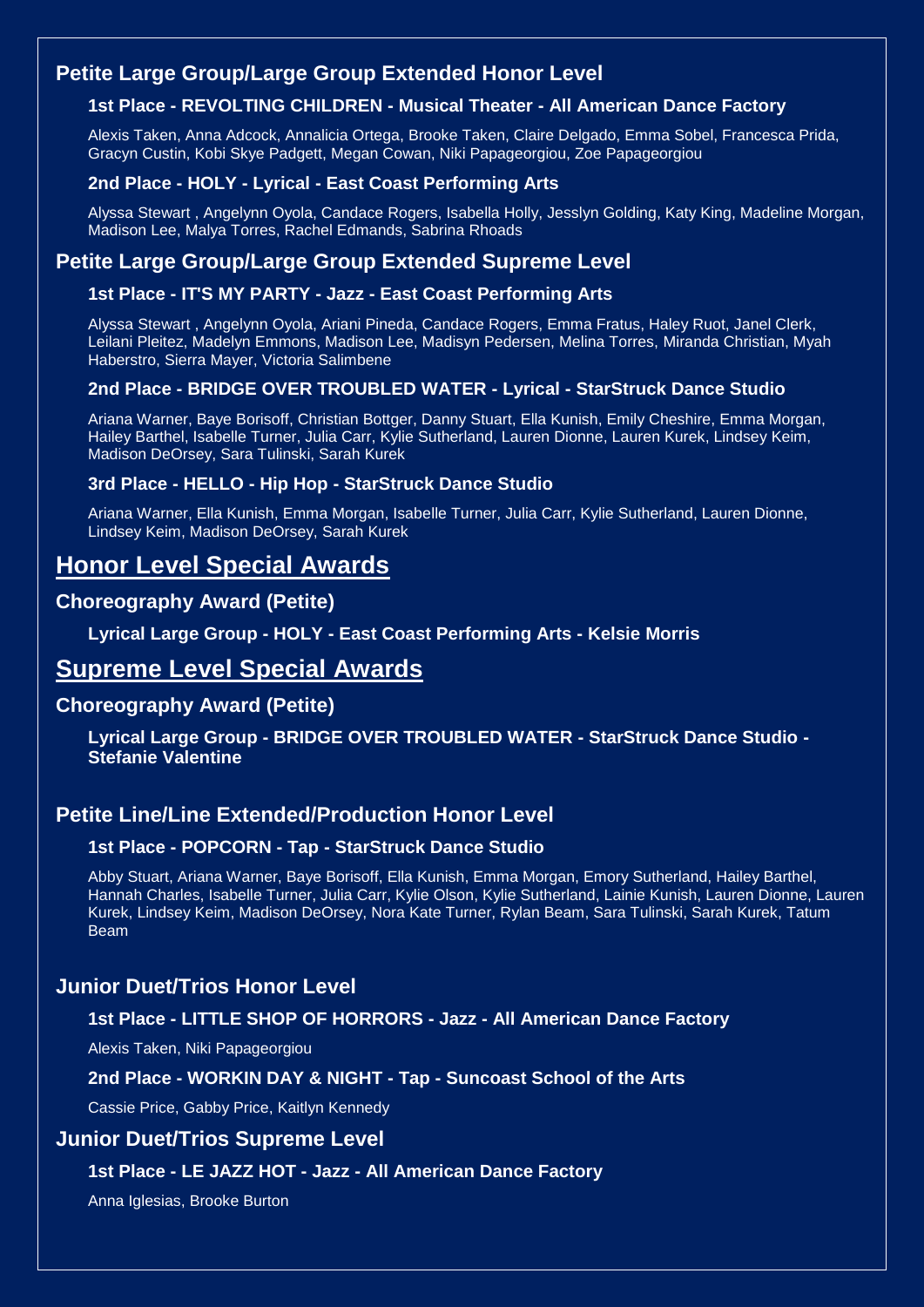## **2nd Place - SISTERS - Contemporary - East Coast Performing Arts** Kaylee Martinez, Kendall Martinez **3rd Place - NEAR LIGHT - Contemporary - All American Dance Factory** Anna Martin, Julia Zager, Juliana Pironti **4th Place - FOR GOOD - Lyrical - East Coast Performing Arts** Isabella Weaver, Madison Haberstro **5th Place - RIVER DEEP - Tap - All American Dance Factory** Gianna Silvest, Lauren Kenny, Meredith Smith **6th Place - KABOOM - Tap - Rolann's School Of The Dance** Christy D'souza, Skyler Poiley **7th Place - SPEAKING FRENCH - Musical Theater - StarStruck Dance Studio** Carly Cropsey, Haley Panaro **8th Place - TREASURE - Jazz - StarStruck Dance Studio** Christian Bottger, Emily Cheshire **9th Place - WORN - Contemporary - Reflections dance**

Kelcie Hall, Logan David

## **Junior Small Group/Small Group Extended Honor Level**

#### **1st Place - LET'S GET LOUD - Jazz - All American Dance Factory**

Alexis Taken, Claire Delgado, Gracyn Custin, Meredith Smith, Niki Papageorgiou, Rachael Titus, Zoe Papageorgiou

#### **2nd Place - GOLD - Jazz - Reflections dance**

Brookelyn Perry, Emma Fitzgerald, Hannah Gabb, Lilly Koefmehl, Logan David

#### **Junior Small Group/Small Group Extended Supreme Level**

#### **1st Place - ETERNAL - Contemporary - All American Dance Factory**

Anna Bermudez, Avery Stamm, Caylie Hubbert, Jayden Zimmerman, Julia Shugart, Kelsey Stewart, Olivia Sewell, Reina Stamm, Sara Andrews

#### **2nd Place - LA VALSE - Contemporary - All American Dance Factory**

Avery Stamm, Caylie Hubbert, Georgia Griffin, Jayden Zimmerman, Kelsey Stewart, Mary Joyce, Olivia Sewell, Reina Stamm, Sara Andrews

#### **3rd Place - I LOVE IT - Jazz - All American Dance Factory**

Avery Stamm, Caylie Hubbert, Georgia Griffin, Jayden Zimmerman, Kelsey Stewart, Mary Joyce, Reina Stamm, Sara Andrews

#### **4th Place - SWEET DREAMS - Contemporary - All American Dance Factory**

Alyssa Capella, Anna Iglesias, Anna Martin, Ella Radkte, Hailey Mills, Julia Zager, Juliana Pironti, Keira Osborne

#### **5th Place - DREAM THE IMPOSSIBLE - Open - East Coast Performing Arts**

Ariana Brush, Ashleigh Brown, Brenna Kruid, Gabby Garcia, Hannah Nowe, Kaylee Martinez, Myah Haberstro, Taylor Pedersen

#### **6th Place - IF MY FRIENDS COULD SEE ME NOW - Acro/Gym - All American Dance Factory**

Anna Bermudez, Anna Martin, Ella Radkte, Gianna Silvest, Hailey Mills, Julia Shugart, Juliana Pironti

#### **7th Place - CUPS - Tap - StarStruck Dance Studio**

Carley Baut, Carly Cropsey, Christian Bottger, Danny Stuart, Emily Cheshire, Haley Panaro, Liz Culver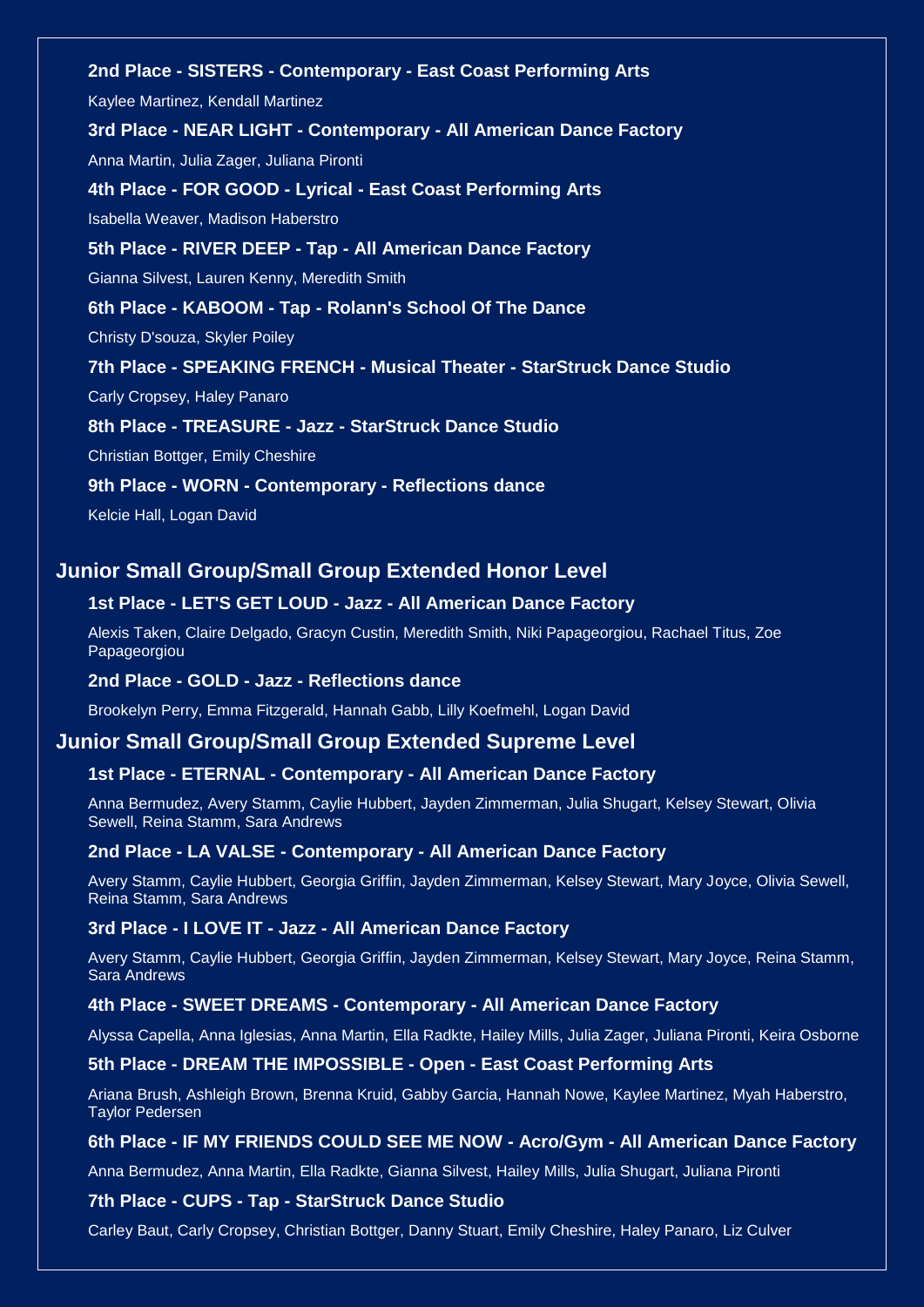#### **8th Place - ONE - Musical Theater - East Coast Performing Arts**

Alex Nash, Ariana Brush, Ariani Pineda, Arianna Aguayo, Brenna Kruid, Chloe Finch, Hannah Nowe, Isabella Weaver, Madison Haberstro

#### **9th Place - RUNAWAY BABY - Jazz - StarStruck Dance Studio**

Baye Borisoff, Carly Cropsey, Christian Bottger, Danny Stuart, Emily Cheshire, Haley Panaro, Isabelle Turner, Julia Carr

#### **10th Place - WATCH THE BIRDIE - Tap - Rolann's School Of The Dance**

Abigail Petrousky, Ava Schwalbe, Elise Bedell, Sara Likosar, Skyler Poiley

### **Junior Large Group/Large Group Extended Supreme Level**

#### **1st Place - A LITTLE PARTY - Jazz - All American Dance Factory**

Alyssa Capella, Anna Bermudez, Avery Stamm, Caylie Hubbert, Georgia Griffin, Jayden Zimmerman, Julia Shugart, Kelsey Stewart, Mary Joyce, Olivia Sewell, Reina Stamm, Sara Andrews, Stephanie Bermudez

#### **2nd Place - HOLLYWOOD - Tap - All American Dance Factory**

Alessa Gore, Anna Bermudez, Avery Stamm, Aynsleigh Morehouse, Caylie Hubbert, Ethan Rowe, Georgia Griffin, Kelsey Stewart, Mary Joyce, Reina Stamm

#### **3rd Place - TURN TO STONE - Lyrical - East Coast Performing Arts**

Alex Nash, Ariana Brush, Ariani Pineda, Arianna Aguayo, Brenna Kruid, Chloe Finch, Emma Fratus, Gabby Garcia, Haley Ruot, Hannah Nowe, Isabella Weaver, Kaylee Martinez, Kendall Martinez, Leilani Pleitez, Madison Haberstro, Madisyn Pedersen, Malya Torres, Myah Haberstro, Victoria Salimbene

#### **4th Place - STORM - Lyrical - All American Dance Factory**

Alyssa Capella, Anna Iglesias, Anna Martin, Brooke Burton, Ella Radkte, Julia Zager, Juliana Pironti, Kaelyn Mills, Keira Osborne, Lauren Kenny, Madison Sanders, Meredith Smith, Sarah Gonzalez

#### **5th Place - SOUL MAN - Tap - All American Dance Factory**

Agnil Venad, Alexis Taken, Anna Martin, Brooke Burton, Ella Radkte, Gianna Silvest, Hailey Mills, Julia Zager, Juliana Pironti, Keira Osborne, Lauren Kenny, Madison Sanders, Meredith Smith, Niki Papageorgiou, Rachael Titus, Zoe Papageorgiou

## **Supreme Level Special Awards**

#### **Choreography Award (Junior)**

**Lyrical Large Group - TURN TO STONE - East Coast Performing Arts - Heather Bonshire**

#### **The Judges Choice Award (Junior)**

 **Contemporary Small Group - ETERNAL – All American Dance Factory – Gissell Durand & Julio Montano**

#### **Junior Line/Line Extended/Production Supreme Level**

#### **1st Place - TEEN BEACH MOVIE - Production - StarStruck Dance Studio**

Abby Stuart, Amanda Cropsey, Ariana Warner, Baye Borisoff, Brandi Bottger, Carley Baut, Carly Cropsey, Cassidy Marks, Christian Bottger, Danielle Dannunzio, Danny Stuart, Ella Kunish, Emily Cheshire, Emma Morgan, Emory Sutherland, Hailey Barthel, Haley Panaro, Hannah Charles, Isabelle Turner, Jennifer Ward, Julia Carr, Krista Kennedy, Kylie Olson, Kylie Sutherland, Lainie Kunish, Lauren Dionne, Lauren Kurek, Lindsey Keim, Liz Culver, Mackenzie Miller, Madison DeOrsey, Meghan Hawk, Nora Kate Turner, Rylan Beam, Sara Tulinski, Sarah Kurek, Sarah Sullivan, Tatum Beam

#### **Teen Solo Supreme Level**

**1st Place - Avery Stamm - Contemporary - All American Dance Factory**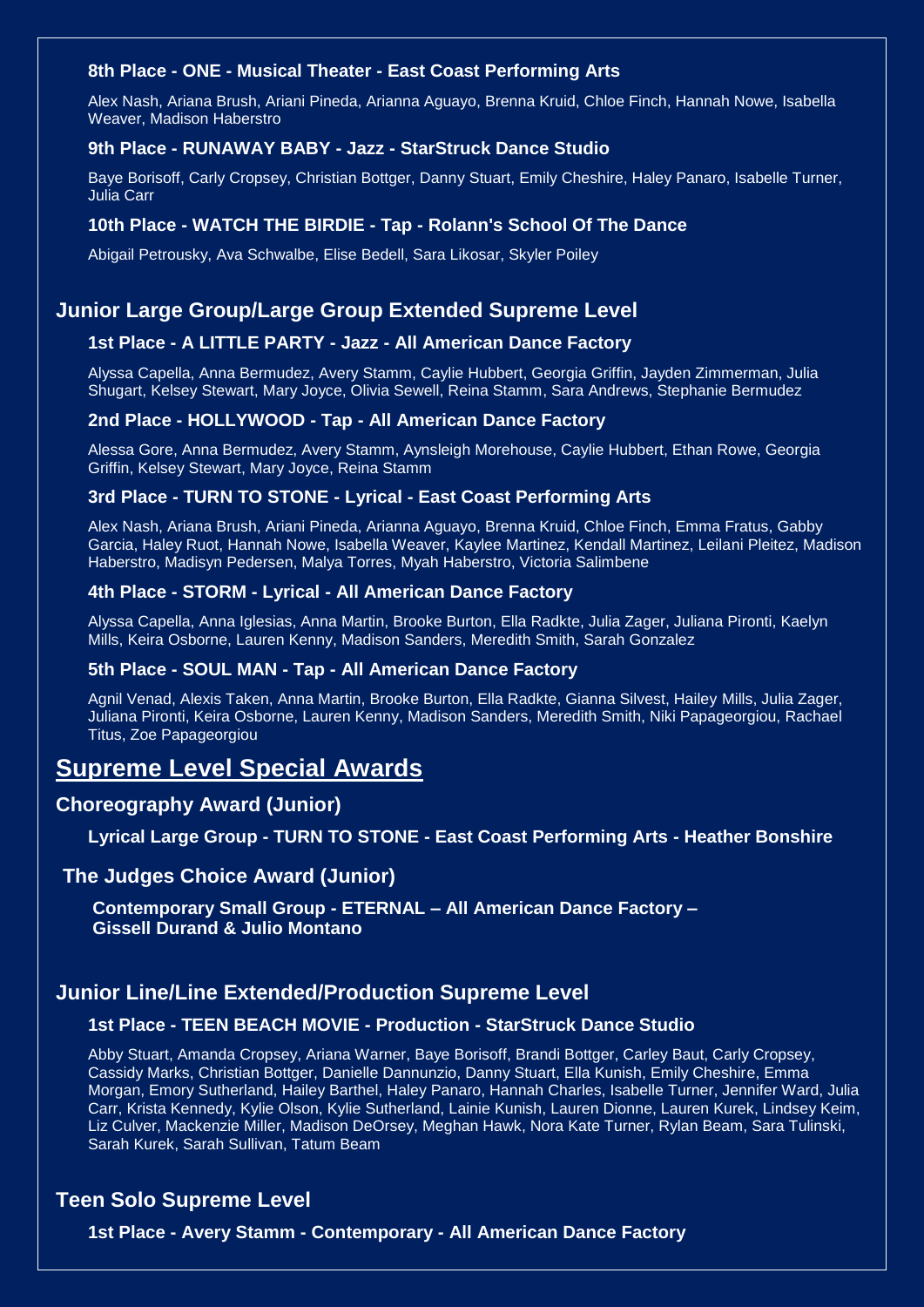**2nd Place - Emily Knowles - Open - All American Dance Factory 3rd Place - Maddie Obregon - Open - All American Dance Factory 4th Place - Ethan Rowe - Tap - All American Dance Factory 5th Place - Kelsey Stewart - Jazz - All American Dance Factory 6th Place - Caylie Hubbert - Contemporary - All American Dance Factory 7th Place - Amanda Peet - Jazz - Rolann's School Of The Dance 8th Place - Amelia Chan - Lyrical - Rolann's School Of The Dance 9th Place - Brianna Peet - Contemporary - Rolann's School Of The Dance 10th Place - Arianna Aguayo - Musical Theater - East Coast Performing Arts**

## **Supreme Level Special Awards**

**Mr. Tribute Winner (Teen) Ethan Rowe - All American Dance Factory Miss Tribute 2nd Runner Up (Teen) Emily Knowles - All American Dance Factory Miss Tribute 1st Runner Up (Teen) Maddie Obregon - All American Dance Factory Miss Tribute Winner (Teen) Arianna Aguayo - East Coast Performing Arts Costume 2nd Runner Up (Teen) Hannah Nowe - East Coast Performing Arts Costume 1st Runner Up (Teen) Amelia Chan - Rolann's School Of The Dance Costume Winner (Teen) Brianna Peet - Rolann's School Of The Dance Teen Duet/Trios Honor Level 1st Place - JEKYLL AND HYDE - Jazz - Reflections dance** Alexis Moday, Chandler Carney, Kelcie Hall **Teen Duet/Trios Supreme Level 1st Place - TURN MY BACK ON YOU - Contemporary - Rolann's School Of The Dance** Amanda Peet, Amelia Chan **2nd Place - ARE YOU GONNA BE MY GIRL? - Tap - All American Dance Factory** Alessa Gore, Ethan Rowe **3rd Place - HABANERA - Jazz - StarStruck Dance Studio** Brandi Bottger, Krista Kennedy **4th Place - YOUNG AND BEAUTIFUL - Lyrical - All American Dance Factory** Ethan Rowe, Kelsey Stewart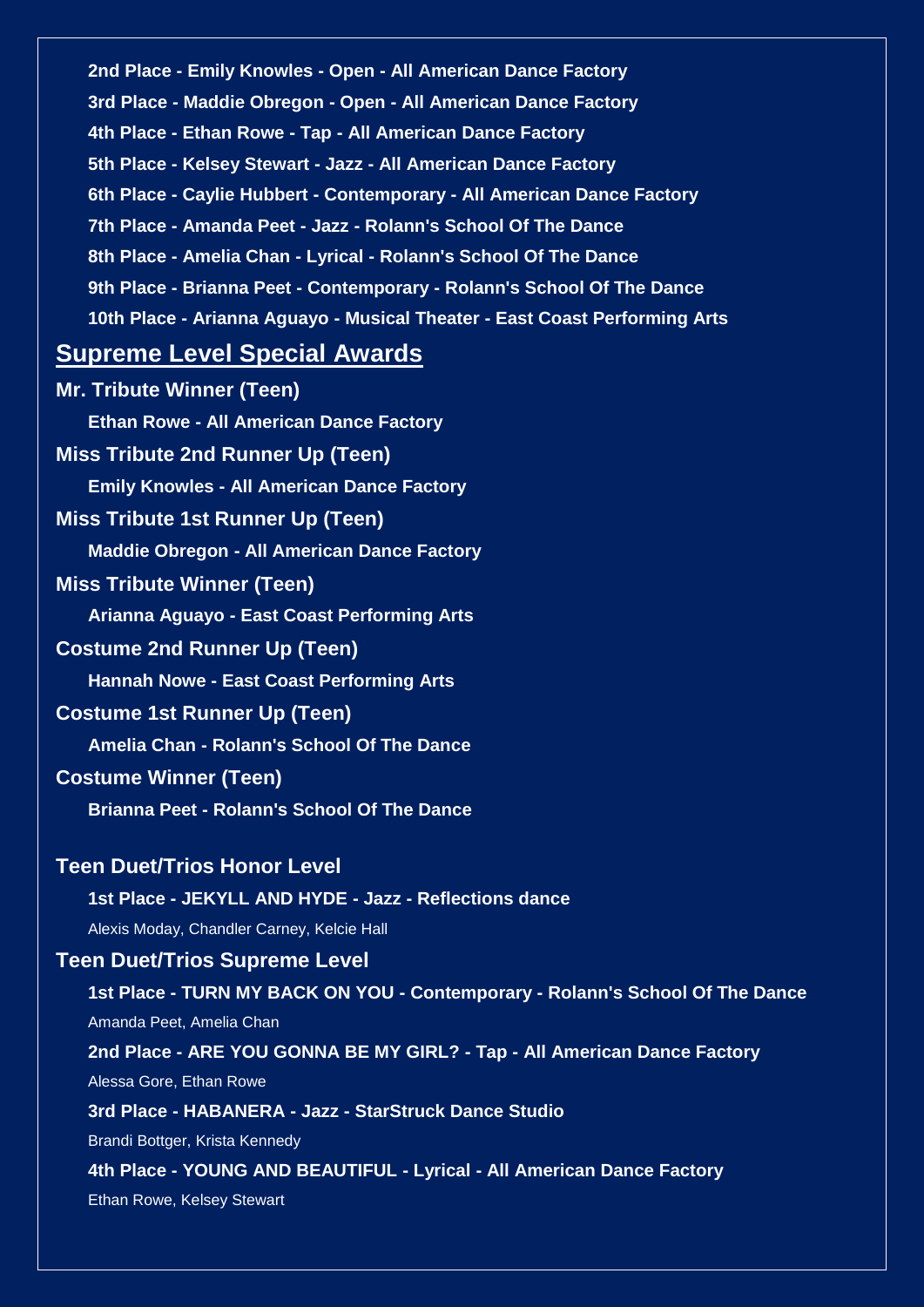#### **5th Place - MOVE YOUR FEET - Tap - Reflections dance**

Chandler Carney, Kelcie Hall

#### **6th Place - WINGS - Jazz - Suncoast School of the Arts**

Julia Juergensmeyer, Juliana Napoli

#### **Teen Small Group/Small Group Extended Supreme Level**

#### **1st Place - FOOLISH GAMES - Lyrical - Rolann's School Of The Dance**

Amanda Peet, Amelia Chan, Brianna Peet, Camille Fabre, Emilie Nelson, Kristina Zittel, Kylie Walls, Samantha Mcpherson

#### **2nd Place - THE THRONE - Jazz - Rolann's School Of The Dance**

Amanda Peet, Amelia Chan, Brianna Peet, Emilie Nelson, Kylie Walls, Samantha Mcpherson

#### **3rd Place - HIGH VOLTAGE - Contemporary - Rolann's School Of The Dance**

Amanda Peet, Amanda Tisdell, Camille Fabre, Christy D'souza, Kylie Walls, Trinity Meyer

#### **4th Place - HOW SWEET IT IS - Lyrical - East Coast Performing Arts**

Arianna Aguayo, Brenna Kruid, Brianna Henry, Gabby Garcia, Hannah Nowe, Kaylee Martinez, Summer Ewing, Sydney King, Taylor Pedersen

#### **5th Place - BIRD FLU - Jazz - All American Dance Factory**

Brianna Gregorio, Courtney Yonker, Emily Knowles, Maddie Obregon, Nicole Rodriquez

#### **6th Place - REMIX - Tap - All American Dance Factory**

Alessa Gore, Alyssa Goodwin, Catie Dever, Chloe Kuka, Courtney Yonker, Ethan Rowe, Taryn Watford

#### **7th Place - SWINGING - Tap - Rolann's School Of The Dance**

Amanda Peet, Amanda Tisdell, Brianna Peet, Camille Fabre, Kylie Walls

#### **8th Place - CAN'T TOUCH IT - Jazz - East Coast Performing Arts**

Arianna Aguayo, Ashleigh Brown, Hannah Nowe, Kaylee Martinez, Taylor Pedersen

#### **9th Place - JIVIN - Tap - Rolann's School Of The Dance**

Alex Little, Amanda Tisdell, Camille Fabre, Christy D'souza, Elizabeth Garrett, Trinity Meyer

#### **10th Place - MAKE MY DREAMS COME TRUE - Tap - Reflections dance**

Alexis Moday, Allison Cornelius, Chandler Carney, Kelcie Hall, Lindsey Probst, Maggie Gabb

## **Supreme Level Special Awards**

#### **Choreography Award (Teen)**

**Contemporary Small Group - HIGH VOLTAGE - Rolann's School Of The Dance – Rachael Hopkins & RJ Mitchell**

#### **Teen Large Group/Large Group Extended Supreme Level**

#### **1st Place - SURRENDER - Lyrical - All American Dance Factory**

Alessa Gore, Alex Tilson, Brianna Gregorio, Courtney Yonker, Emily Knowles, Ethan Rowe, Kelsey Stewart, Lauren Ferguson, Maddie Obregon, Nicole Rodriquez

#### **2nd Place - UNDER THE BRIDGES - Jazz - All American Dance Factory**

Alessa Gore, Alex Tilson, Alyssa Goodwin, Brianna Gregorio, Chloe Kuka, Courtney Yonker, Emily Knowles, Ethan Rowe, Kelsey Stewart, Lauren Ferguson, Maddie Obregon, Nicole Rodriquez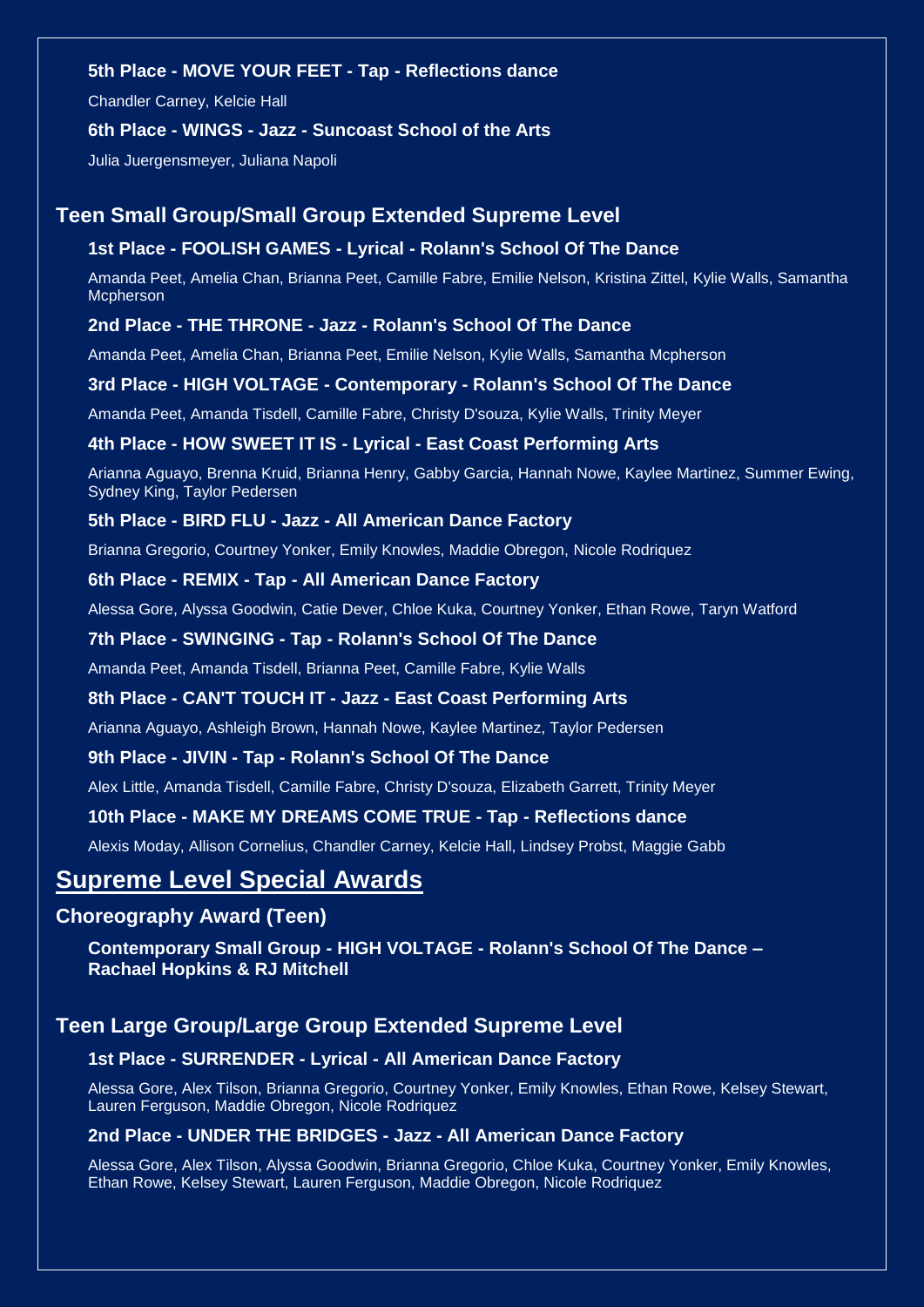#### **3rd Place - THE SCIENCE EXPERIMENT - Modern - East Coast Performing Arts**

Allison Snyder, Brianna Henry, Chloe Finch, Gabby Diana, Gabby Garcia, Kaylee Martinez, Nicole Henry, Summer Ewing, Sydney King, Taylor Pedersen

#### **4th Place - 23 - Hip Hop - StarStruck Dance Studio**

Amanda Cropsey, Brandi Bottger, Carley Baut, Cassidy Marks, Christian Bottger, Danielle Dannunzio, Jennifer Ward, Krista Kennedy, Liz Culver, Mackenzie Miller, Meghan Hawk, Sarah Sullivan

#### **5th Place - DOIN IT RIGHT - Contemporary - StarStruck Dance Studio**

Amanda Cropsey, Brandi Bottger, Carley Baut, Cassidy Marks, Danielle Dannunzio, Emily Cheshire, Krista Kennedy, Liz Culver, Mackenzie Miller, Meghan Hawk, Sarah Sullivan

#### **6th Place - NEVER LET ME GO - Lyrical - StarStruck Dance Studio**

Amanda Cropsey, Brandi Bottger, Carley Baut, Cassidy Marks, Danielle Dannunzio, Emily Cheshire, Krista Kennedy, Liz Culver, Mackenzie Miller, Meghan Hawk, Sarah Sullivan

#### **7th Place - POP, DROP AND ROLL - Jazz - StarStruck Dance Studio**

Amanda Cropsey, Brandi Bottger, Carley Baut, Cassidy Marks, Danielle Dannunzio, Krista Kennedy, Liz Culver, Mackenzie Miller, Meghan Hawk, Sarah Sullivan

#### **8th Place - BOM BOM - Jazz - All American Dance Factory**

Alyssa Capella, Anna Iglesias, Anna Martin, Aynsleigh Morehouse, Brooke Burton, Ella Radkte, Julia Zager, Juliana Pironti, Kaelyn Mills, Keira Osborne, Lauren Kenny, Madison Sanders, Meredith Smith, Rachael Titus, Sarah Gonzalez, Sophia Prato

## **Supreme Level Special Awards**

#### **Choreography Award (Teen)**

**Lyrical Large Group - SURRENDER - All American Dance Factory - Limbert Capellan**

#### **Senior Solo Supreme Level**

**1st Place - Amanda Mitchell - Contemporary - All American Dance Factory 2nd Place - Chloe Kuka - Contemporary - All American Dance Factory 3rd Place - Karina Bowers - Contemporary - All American Dance Factory 4th Place - Emilie Nelson - Contemporary - Rolann's School Of The Dance 5th Place - Allison Snyder - Tap - East Coast Performing Arts 6th Place - Summer Ewing - Lyrical - East Coast Performing Arts 7th Place - Kristina Zittel - Jazz - Rolann's School Of The Dance 8th Place - Sydney King - Lyrical - East Coast Performing Arts 9th Place - Haley Abram - Jazz - Rolann's School Of The Dance 10th Place - Samantha McPherson - Jazz - Rolann's School Of The Dance**

## **Supreme Level Special Awards**

#### **Mr. Tribute Winner (Senior)**

**Alex Tilson - All American Dance Factory**

**Miss Tribute 2nd Runner Up (Senior)**

**Karina Bowers - All American Dance Factory**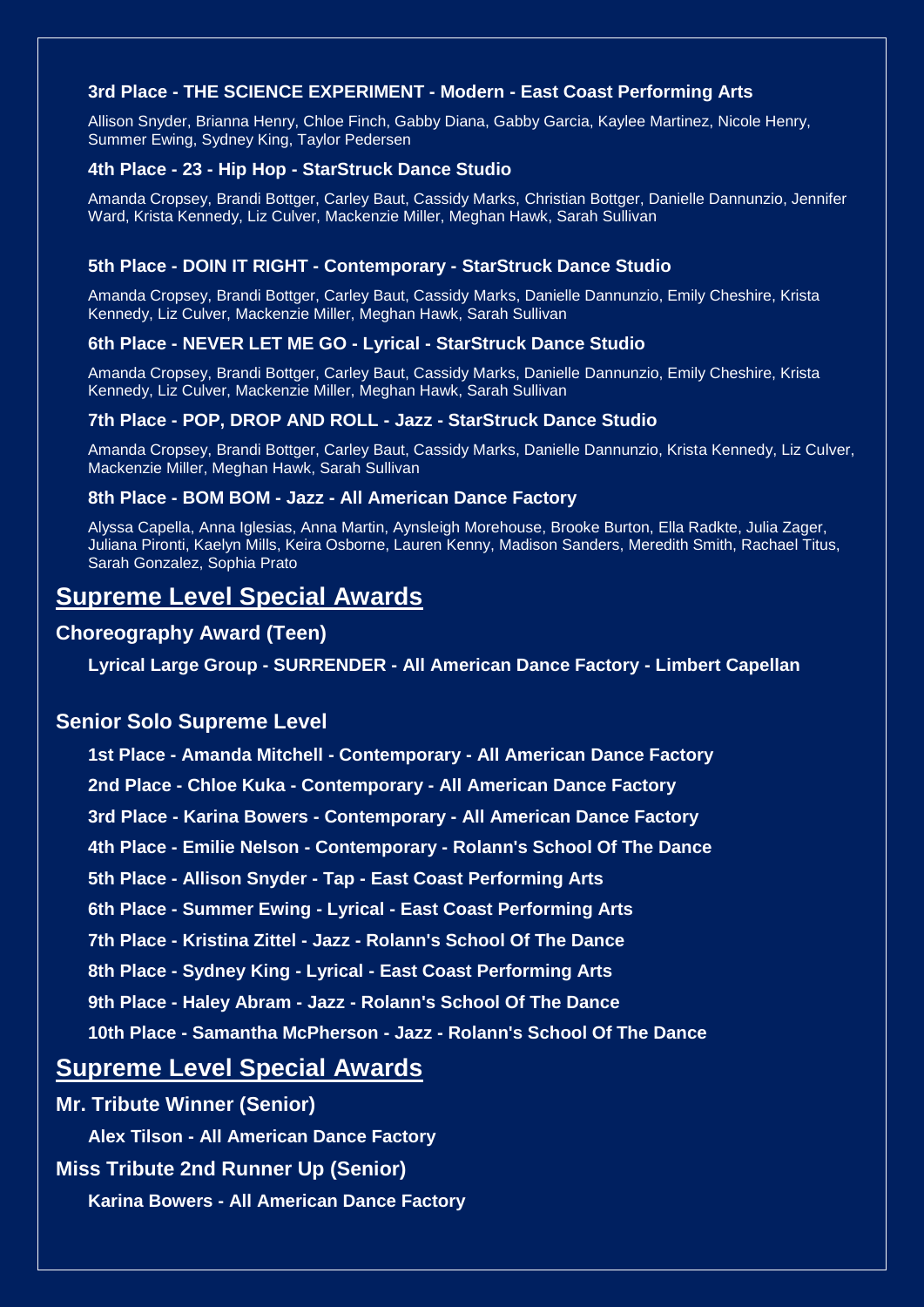**Miss Tribute 1st Runner Up (Senior) Allison Snyder - East Coast Performing Arts Miss Tribute Winner (Senior) Amanda Mitchell - All American Dance Factory Costume 2nd Runner Up (Senior) Haley Abram - Rolann's School Of The Dance**

#### **Costume 1st Runner Up (Senior)**

**Allison Snyder - East Coast Performing Arts**

## **Costume Winner (Senior)**

**Samantha Mcpherson - Rolann's School Of The Dance**

#### **Senior Duet/Trios Supreme Level**

**1st Place - LEAN ON ME - Tap - East Coast Performing Arts**

Allison Snyder, Brianna Henry

**2nd Place - TORN - Contemporary - Rolann's School Of The Dance**

Emilie Nelson, Samantha Mcpherson

#### **3rd Place - SUZIE - Tap - All American Dance Factory**

Alyssa Goodwin, Taryn Watford

#### **4th Place - EMPHASIS - Contemporary - East Coast Performing Arts**

Allison Snyder, Nicole Henry

#### **5th Place - BLACK BETTY - Tap - Suncoast School of the Arts**

Shelby Moore, Valerie Inglese

#### **Senior Small Group/Small Group Extended Supreme Level**

#### **1st Place - THE GARDEN - Lyrical - Rolann's School Of The Dance**

Bryanna Harris, Emilie Nelson, Grace Li, Haley Abram, Kristina Zittel, Linda Li, Samantha Mcpherson

#### **2nd Place - 5 GUYS - Tap - East Coast Performing Arts**

Allison Snyder, Ashleigh Brown, Brianna Henry, Nicole Henry, Taylor Pedersen

#### **3rd Place - AS MUCH AS I EVER COULD - Contemporary - East Coast Performing Arts**

Allison Snyder, Brianna Henry, Gabby Diana, Nicole Henry, Summer Ewing, Sydney King

#### **4th Place - WORD UP - Jazz - East Coast Performing Arts**

Allison Snyder, Arianna Aguayo, Ashleigh Brown, Brianna Henry, Gabby Diana, Nicole Henry, Summer Ewing, Sydney King, Taylor Pedersen

#### **Senior Large Group/Large Group Extended Supreme Level**

#### **1st Place - REVOLVING DOOR - Contemporary - Rolann's School Of The Dance**

Amanda Peet, Amelia Chan, Brianna Peet, Bryanna Harris, Emilie Nelson, Grace Li, Haley Abram, Kristina Zittel, Kylie Walls, Linda Li, Samantha Mcpherson